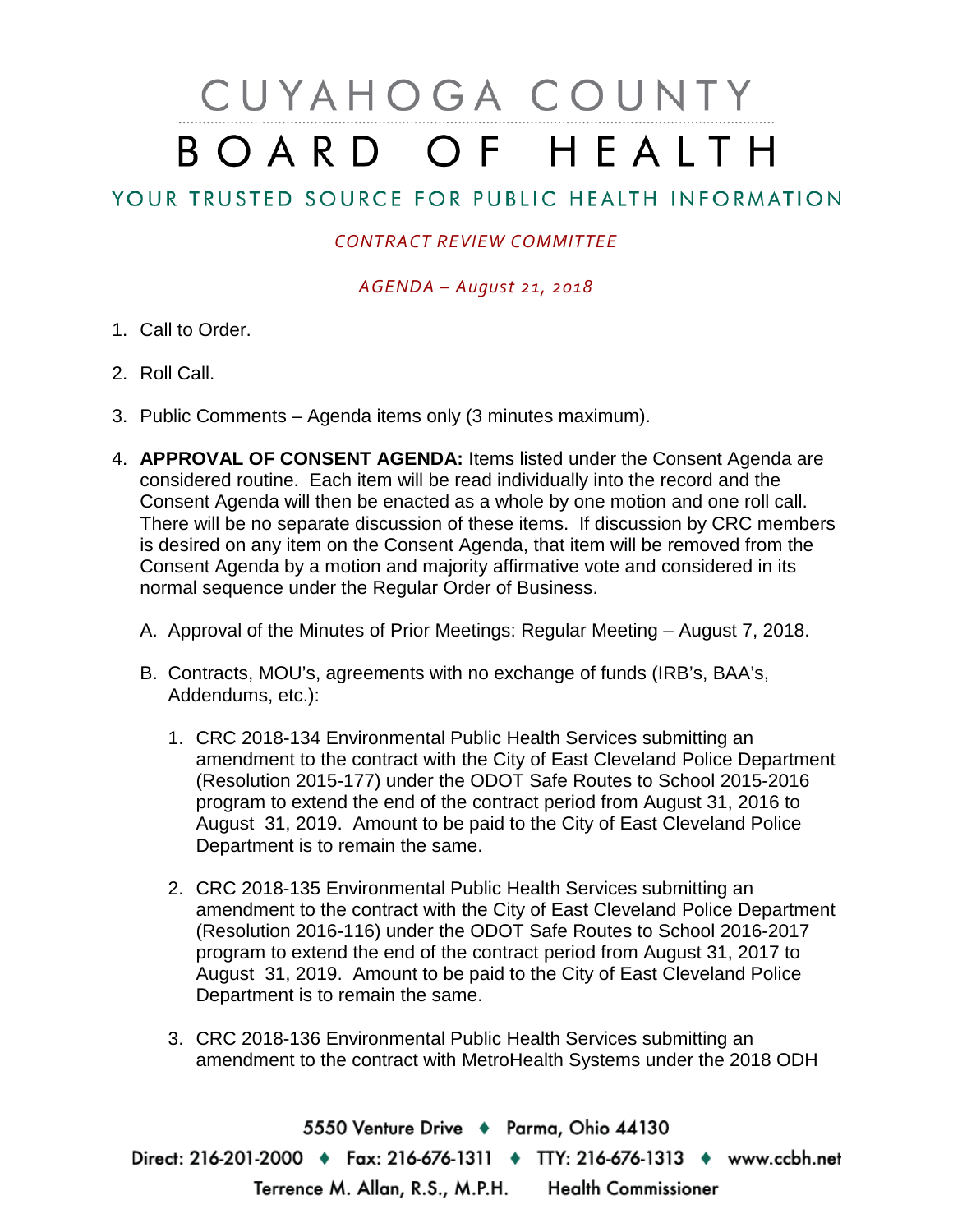Injury Prevention grant (Resolution 2018-31) to revise the scope of services, Exhibit A. Amount to be paid to MetroHealth Systems is to remain the same.

#### 5. **CONTRACTS AND AWARDS:**

- A. Tabled Items
	- 1. CRC 2018-99 16002 W. 130<sup>th</sup> St. Strongsville, Ohio 44136
	- 2. CRC 2018-100 7208 Broadview Rd. Parma, Ohio 44134
	- 3. CRC 2018-123 7454 Bronson Rd. Olmsted Township, Ohio 44138
- B. New Items For Review
	- 1. Bid/Quote Openings ≥ \$25,000.00

None

2. Bid/Quote Openings < \$25,000.00

Household Sewage Program

- a. CRC 2018-137 16006 W. 130<sup>th</sup> St. Strongsville, Ohio 44136
- 3. Expenditures: Contracts < \$25,000.00
	- a. CRC 2018-138 Administration Services submitting and addendum to the contract with Richardson Consulting to increase the amount paid to Richardson Consulting from \$10,080.00 to \$15,030.00.

Purpose: For additional HR consulting services.

Funding Source: 100% funded through CCBH General Revenue

4. Revenue Generating Agreements < \$25,000.00

None

5550 Venture Drive ♦ Parma, Ohio 44130

Direct: 216-201-2000 ♦ Fax: 216-676-1311 ♦ TTY: 216-676-1313 ♦ www.ccbh.net

Terrence M. Allan, R.S., M.P.H. **Health Commissioner**